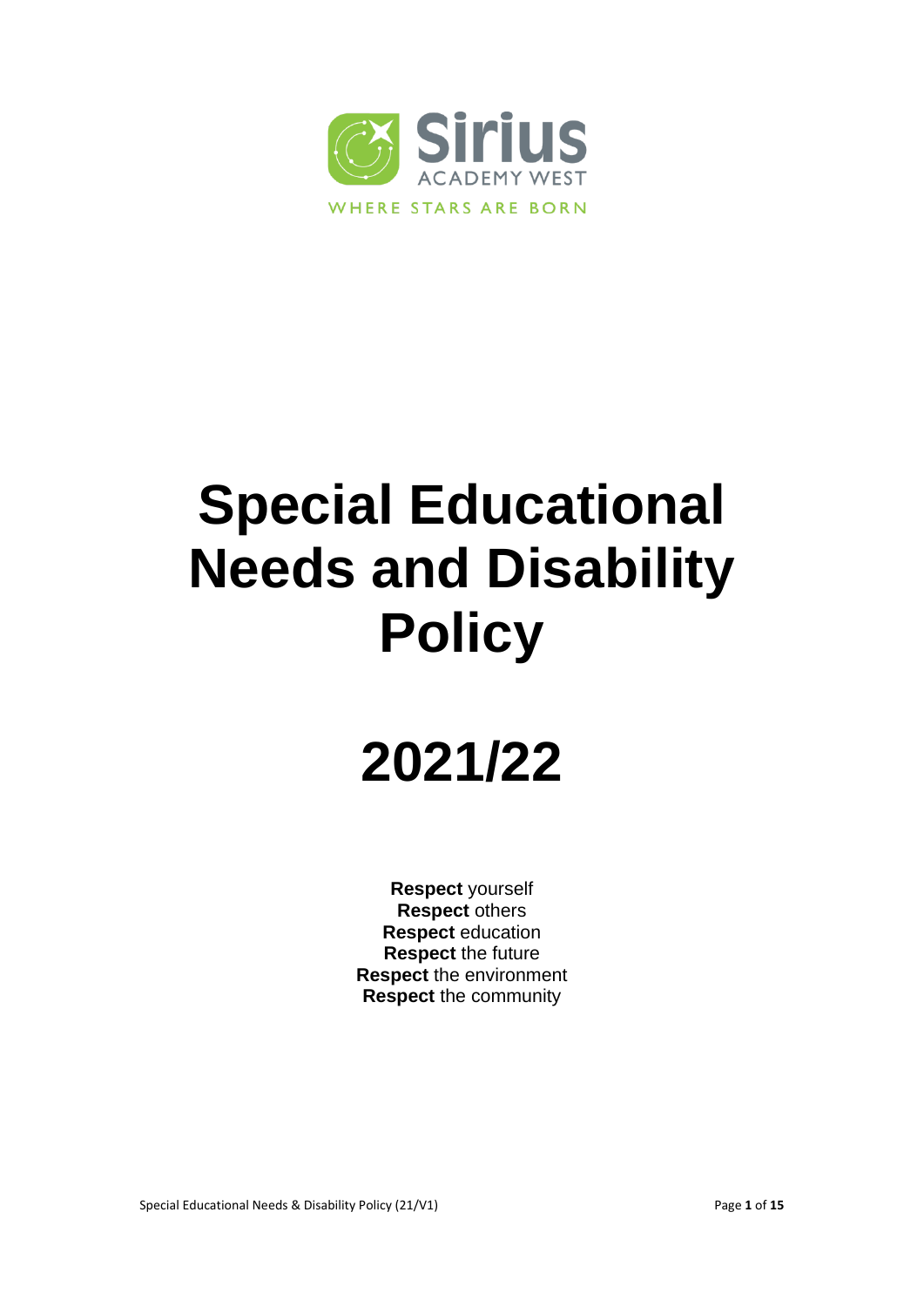### **Special Educational Needs and Disability Policy**

#### **1 Statement of Policy**

- 1.1 The aim of the Academy is to meet the needs of all students within fully inclusive ethos and environment and, in doing so, to develop their individual potential. This policy is integral to the Academy development plan and reflects a whole Academy approach to improving provision for all students through effective personalisation of provision.
- 1.2 The Academy will have due regard for the DfE SEN Code of Practice (2014) when carrying out our duties towards all students with Special Educational Needs, and ensure that parent/carers are notified when SEN provision is being made for their child. It will review the policy in line with developments in national policy and local arrangements.

#### **2 Aims**

- 2.1 All children, including those with Special Educational Needs are entitled to expect an education which is challenging and appropriate. The intention of this policy is to raise aspirations and increase the challenge for all students in order to counteract disadvantage and prevent underachievement. There is a commitment to raise standards for all students by ensuring that students identified as having Special Educational Needs and Disabilities (SEND) enjoy a wide range of opportunities to use and develop their abilities and talents and are actively encouraged to have pride in their achievement.
- 2.2 This policy intends to set out ways of allowing access, progression and achievement for students identified as having SEND. We recognise that many students will have special needs at some time during their school life. In implementing this policy, we believe students will be helped to overcome their difficulties.

The Academy undertakes the following commitments:

- To ensure that all student have access to a broad and balanced curriculum
- To provide a differentiated curriculum pathway appropriate to the individual's needs and ability
- To ensure the identification of all students requiring SEND provision as early as possible in their Academy career
- To ensure that SEND students take as full a part as possible in all Academy activities
- To ensure that SEND students are involved, where practicable, in decisions affecting their future SEND provision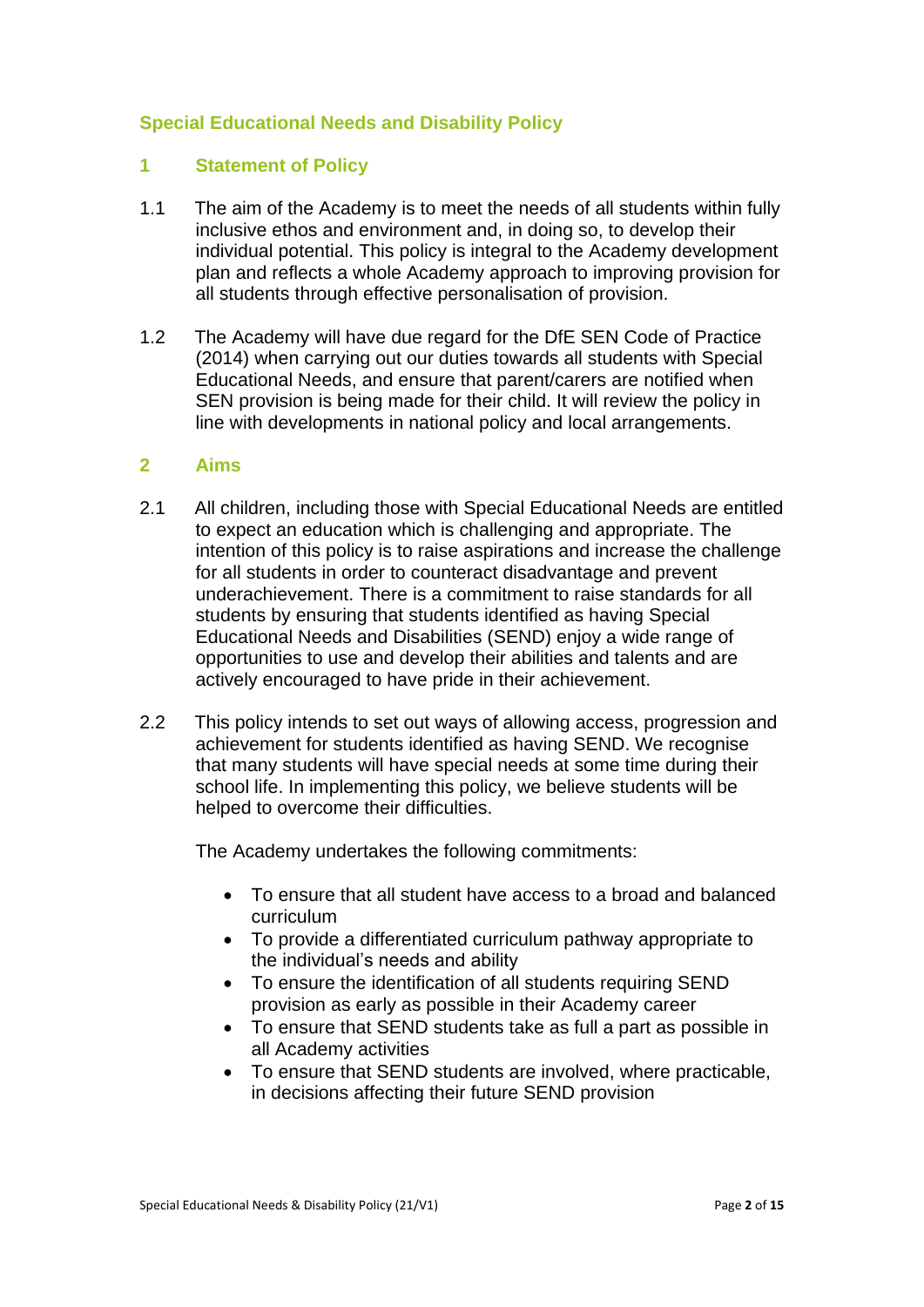### **3 Other Policies**

- 3.1 This policy is to be read in conjunction with the:
	- Admissions Policy
	- Behaviour Management Policy
	- Inclusion Guide Handbook
	- SEN Information
	- Single Equalities Scheme Policy

#### **4 Definitions**

- 4.1 A child has Special Education Needs if he/she has learning difficulties that call for special education provision to be made.
- 4.2 A child has learning difficulties if he/she:
	- has a significantly greater difficulty in learning than the majority of children of the same age
	- has a disability which prevents or hinders the child from making use of educational facilities of a kind provided for children of the same age at the Academy or other secondary schools
- 4.3 Special education provision means:
	- for a child over two, educational provision which is additional to, or different from, the educational provision made generally for children of the same age in academies of maintained schools, (other than special schools) in the area

#### **5 Special Educational Needs**

- 5.1 The SEND Code does not assume that there are hard and fast categories of special educational need, but recognises that a child's needs and requirements fall into four broad areas:
	- Communication and Interaction
	- Cognition and Learning
	- Sensory and/or Physical Needs
	- Social, Emotional and Mental Health Difficulties
- 5.2 The Academy SEND Provision map will identify pupils with Special Educational Needs and provide additional support in line with their need.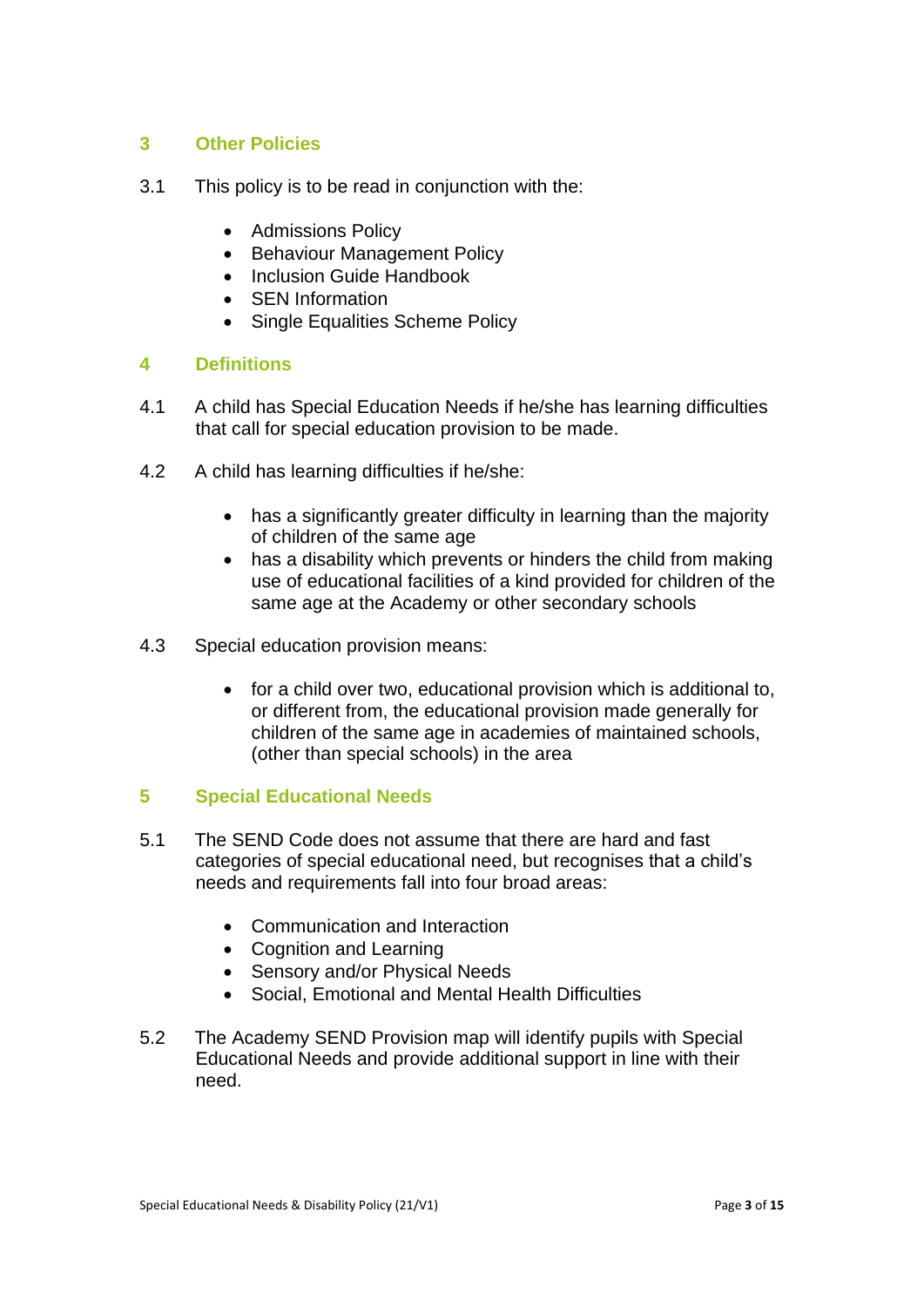Class and subject teachers, support by the Senior Leadership Team, make regular assessments of progress for all students. These should seek to identify students making less than expected progress given their age and individual circumstances. This can be characterised by progress which:

- is significantly slower than that of their peers starting from the same baseline
- fails to match or better the child's previous rate of progress
- fails to close the attainment gap between the child and their peers
- widens the attainment gap

It can include progress in areas other than attainment – for instance where a student needs to make additional progress with wider development or social needs in order to make a successful transition to adult life.

The first response to such progress is high quality teaching targeted at their areas of weakness. Where progress continues to be less than expected the subject teacher, working with the SENDCO, should assess whether the child has SEND.

The SENDCO will gather evidence, including the views of the student and their parents, interventions designed to secure better progress, will be put in place where required. The student's response to such support can help identify their particular needs.

# **6 Inclusion Register**

- 6.1 All students with an identified SEND will appear on the SEND Provision Map which states a personal profile regarding the student, medical information, assessment information, relevant teaching strategies and interventions being provided. They will also have a pen portrait with teaching strategies to support their individual need.
- 6.2 All teaching and Progress Support Staff will have access to the SEND Provision Map and pen portraits and should ensure reference is made to these in planning lessons and individual support for students.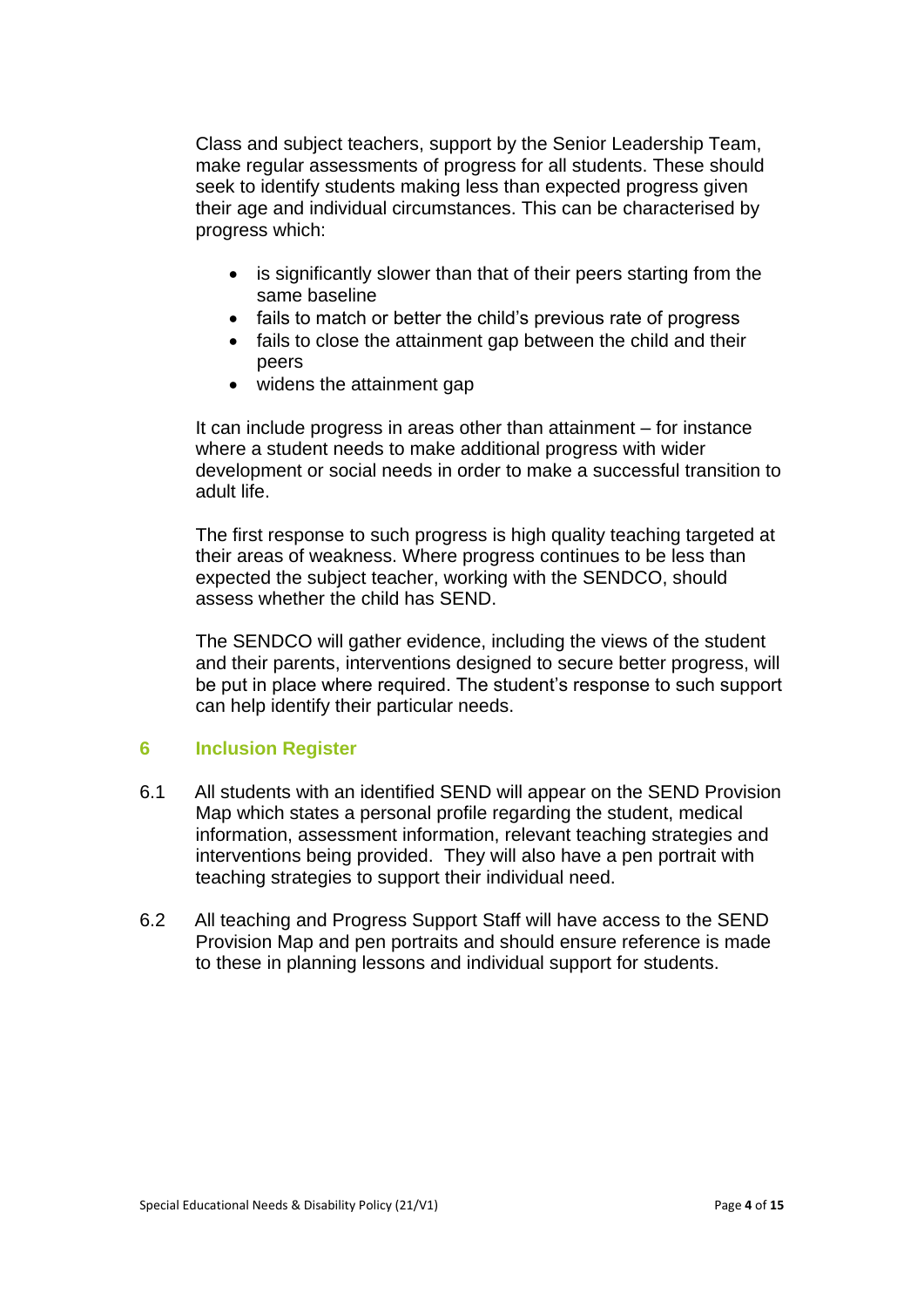#### **7 Identification**

- 7.1 The Academy will endeavour to use a range of resources during the identification process of student with Special Education Needs and Disabilities. These will include:
	- Using an inclusive approach, reflecting the diversity of the Academy's population
	- Using a range of qualitative and quantitative information
	- Appreciation that SEND can emerge at any time and therefore having flexibility in updating the SEND Provision Map
- 7.2 Information to inform the SEND Provision Map can be gained from the following sources:
	- KS2 scores
	- Primary School recommendation
	- Through a variety of teaching and learning approaches, providing clear opportunities for students to demonstrate their strengths
	- Teacher referrals to the SENDCO
	- Statutory Assessment leading to Education Health and Care Plans (EHCP)
	- Teacher assessments

# **8 Information for Parents/Carers and Students**

- 8.1 Parents/carers of all students on the SEND Provision Map will be kept informed of what the Academy plans to provide as a consequence of identifying their child's needs, for Year 7 students this will take place no later than the end of December. For all other students, parents/carers will be informed about plans for provision no later than one month after the start of each academic year.
- 8.2 The information provided to parents/carers will be tailored to the different expectations of each year group and will, as a minimum, explain:
	- how we will ensure effective teaching and learning in the classroom
	- the way in which our curriculum offers choice and access to the full entitlement
	- the opportunities which we will offer for learning beyond the classroom in terms of additional support/withdrawal and intervention groups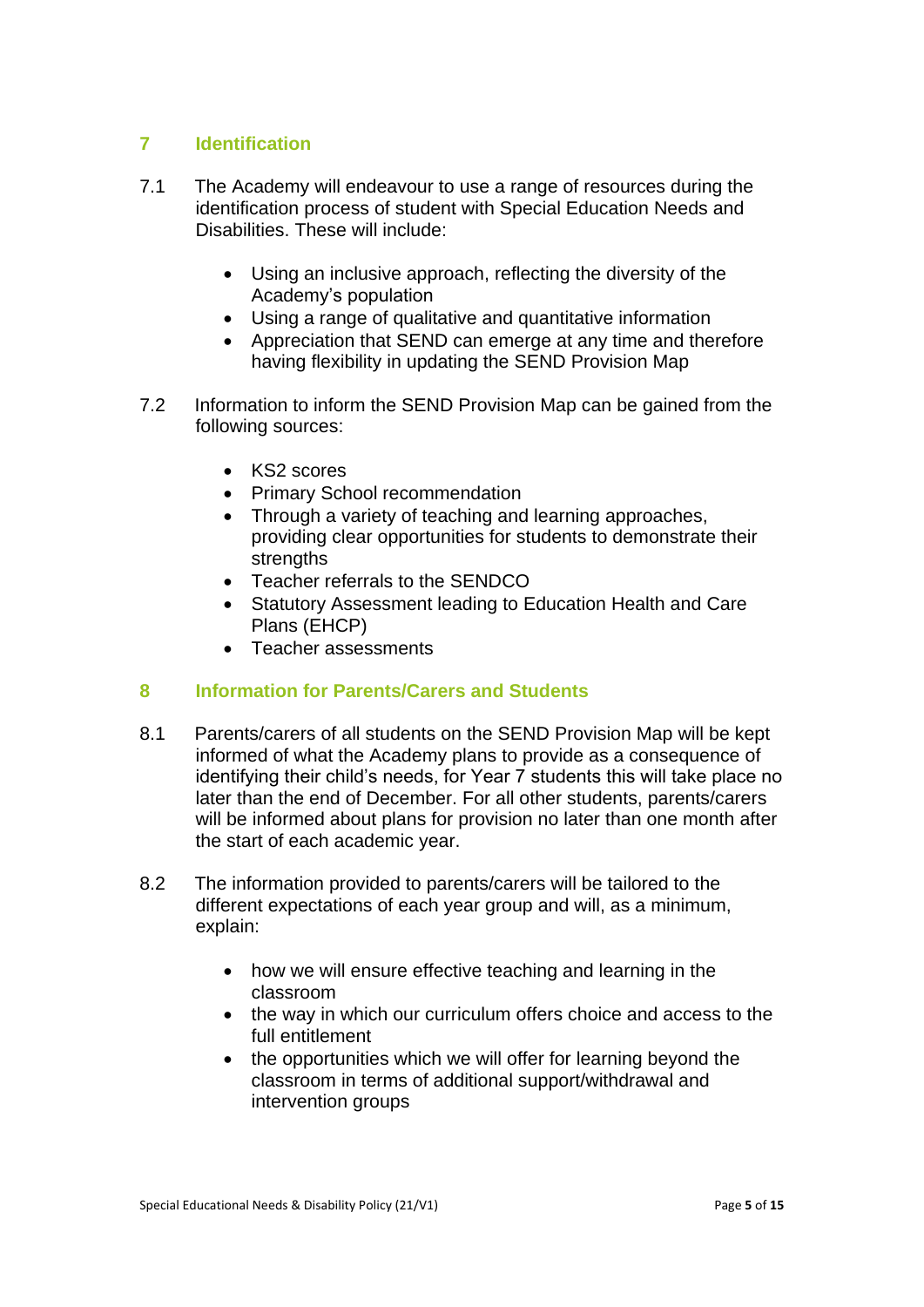- plans for transition to Key Stage 4 and further education and training
- 8.3 If we decide that a learner will be no longer identified as being on the SEND Provision Map, we will communicate that fact in writing to the parents/carers.
- 8.4 Where an EHCP exists, parents/carers will be invited to formal review meetings and may request a meeting to discuss provision and progress with the SENDCO at other times with the academic year.

#### **9 Review of Identification Process**

- 9.1 We recognise the complexity of accurately identifying SEND learners and so plan to keep our processes under review; ready to adjust the weighting we allocate to different criteria in the light of experience; ready to offer support for professional development as appropriate. While some identification (EHCP, SEN Support (K) etc.) will have taken place prior to the students joining the Academy, it is important that baseline testing is conducted for all students in order to identify needs and ensure these are met in teaching and learning and other aspects of Academy life.
- 9.2 Early identification of students with SEND is a priority. The Academy will use appropriate screening and assessment tools and ascertain student progress through:
	- Evidence obtained by teacher observation/assessment
	- Their performance in National Curriculum assessment judged against level descriptions
	- Student progress in relation to objectives in the National Literacy/Numeracy Strategies
	- Standardised screening or assessment tools
	- Screening/diagnostic tests
	- Reports or observations by Progress Support Staff
	- Records from Primary or other school transition or transfer
	- Information from parents/carers
	- National Curriculum results
	- External exam results
	- Student work scrutiny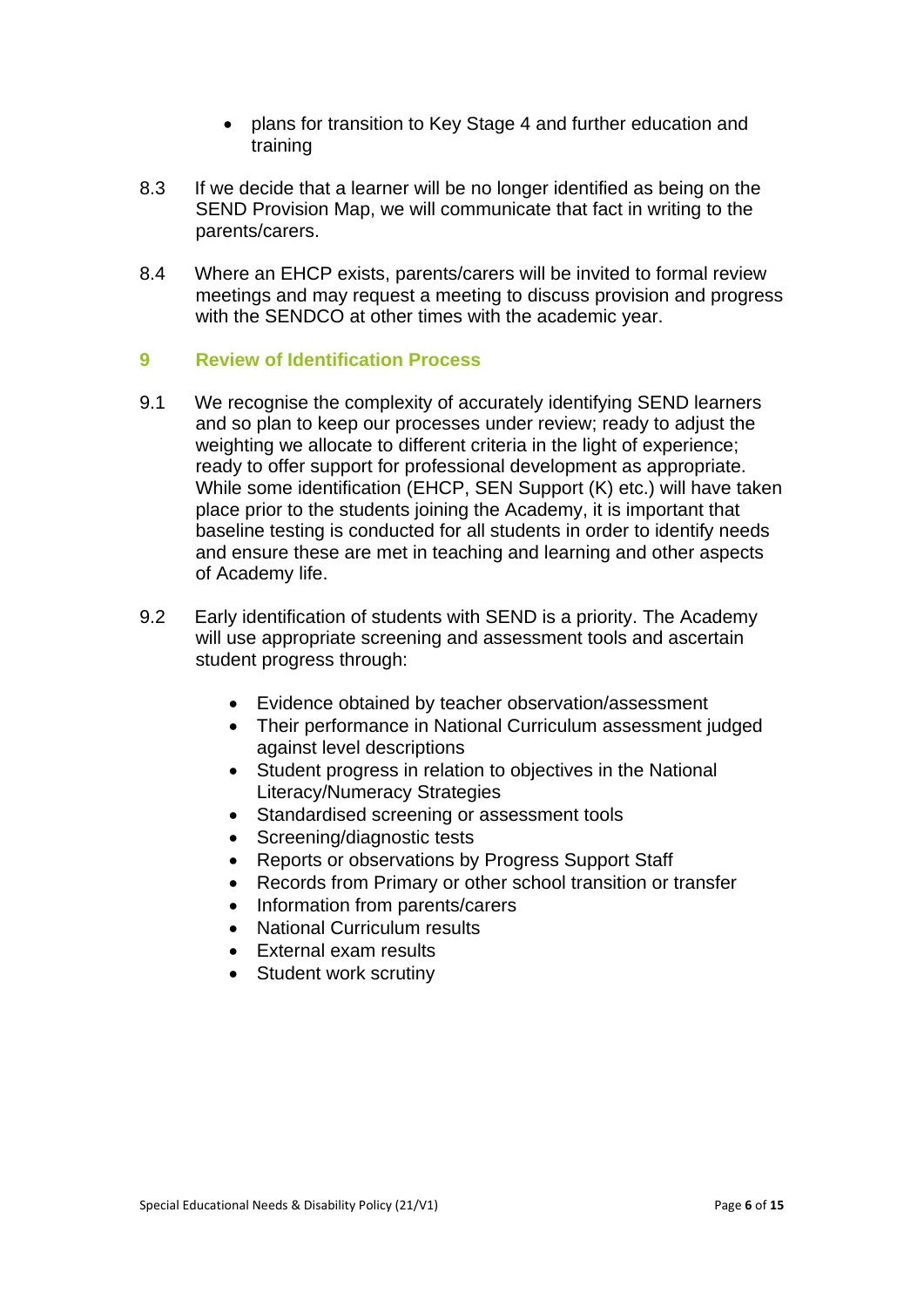- 9.3 On entry to the Academy each child's attainment will be assessed in order to ensure continuity of learning from Primary School, or transference from another Secondary School. For students with identified SEND the Head of School, SENDCO, Literacy and Numeracy Coordinators and Pastoral colleagues will:
	- use information from the primary school to shape the student's curriculum and pastoral provision in the first few months
	- identify the student's skills and note areas that require support
	- ensure on-going observations/assessments and provide regular feedback on achievements/experiences, in order to plan next steps in learning
	- ensure student have opportunities to demonstrate knowledge and understanding in subjects and in the pastoral programme
	- involve students in planning/agreeing their own targets
	- involve parents/carers in a joint home school learning approach
	- invite students and their parents/carers to specific transition events and planning meetings to ensure a well informed and smooth transition to the Academy
- 9.4 Where teachers recognise unsatisfactory progress, the first response is high quality teaching and differentiation targeted at their areas of weakness. Where progress continues to be less than expected the subject teacher will refer to the SENDCO. The SENDCO will gather evidence, including the views of the student and their parents, and suitable interventions or support will be provided additional to in class differentiation to secure better progress.

Where concerns remain despite sustained intervention, the school will consider requesting a Statutory Assessment for an EHCP. Parents/carers will be fully consulted at each stage.

The Academy also recognises that parents/carers have a right to request a Statutory Assessment (see Section 12).

#### **10 Provision**

- 10.1 Our first priority is to ensure that all learners, including those with SEND, benefit from high quality classroom experiences that engage them actively in learning, challenge and excite them.
- 10.2 We recognise the central importance of providing the right curriculum opportunities for our students and will ensure that all our learners, including those with SEND, understand the different opportunities and challenges offered by the academic, the applied and the vocational pathways so that they can make informed choices. We will work with our 14 – 19 providers in order to maximise curriculum choice.

Special Educational Needs & Disability Policy (21/V1) Page **7** of **15** 10.3 We will work with parents/carers to help them understand how we work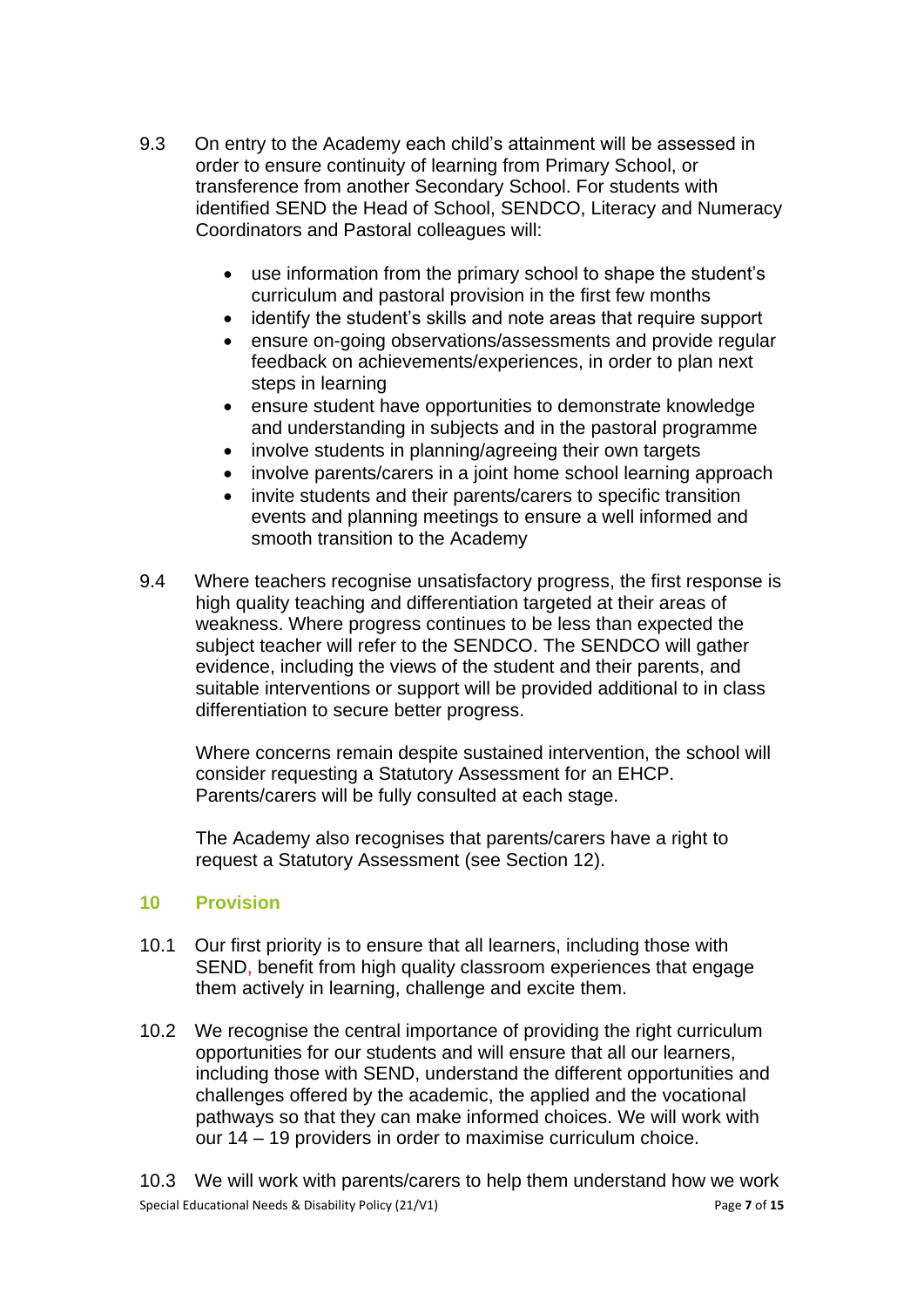with their children; to inform them about resources they might find useful in supporting their child's learning; to discuss specific barriers to learning and work together to tackle these.

- 10.4 We will work with local and regional partners to ensure that there are a range of support and diagnostic services available to students in order to identify and offer provision for their individual needs.
- 10.5 Current Academy provision for SEND includes:
	- Full time education in classes, with additional help and support by class teacher/subject teachers through a differentiated curriculum
	- Periods of withdrawal of intervention to work with a support teacher
	- In-class support with adult assistance
	- Attendance at a specialised unit within the Academy, part time
	- Support from specialists within class or as part of a withdrawal programme
	- Support from specialist's outreach services for specific additional needs

The Academy recognises the important contribution that external support services make in assisting to identify, assess, and provide for SEND students.

- 10.6 When it is considered necessary, colleagues from the following support services will be involved with SEND students:
	- Educational Psychologists
	- Medical Officers
	- Speech and Language Therapists
	- Physiotherapists
	- Hearing Impairment Services
	- Visual Impairment Services
	- Student Referral Service (PRS)
	- Traveler Education
	- Northcott Outreach for ASD
	- Child and Adolescent Mental Health Service
	- Primary Mental Health Service
	- IPASS
	- Occupational Therapists
- 10.7 In addition, important links are in place with the following organisations:
	- The Local Authority (LA)
	- Specialist Services
	- The Business Community
	- Educational Welfare Officer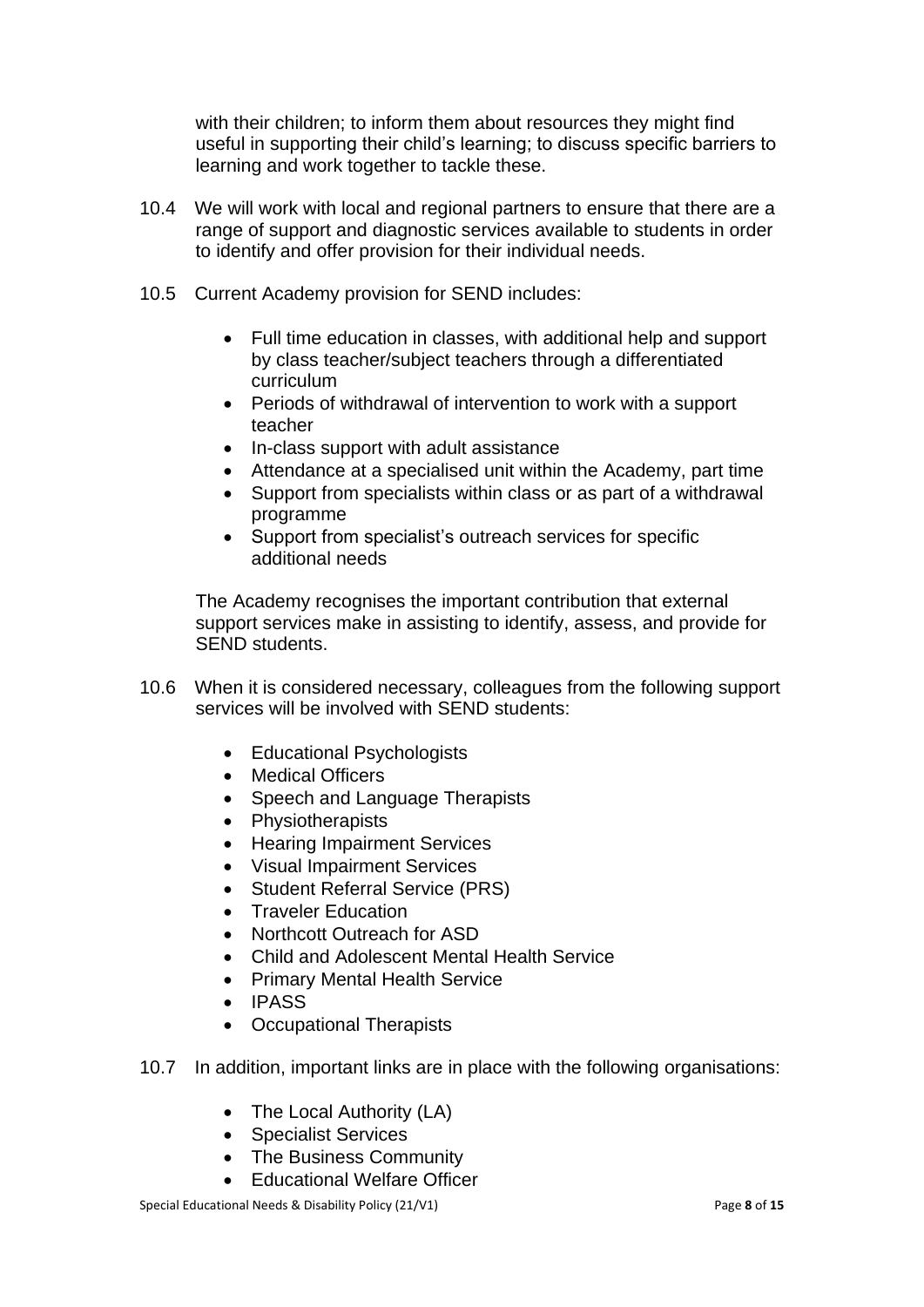- Social Services
- The School Nurse
- KIDS
- Home Tuition
- Other groups and organizations

### **11 Responsibilities**

- 11.1 The Board of Directors responsibilities to student with SEND students:
	- Ensuring that provision of a high standard is made for SEND students
	- Ensuring that a 'responsible person' is identified to inform all those involved with teaching and supporting students with an EHCP of their specific needs and requirements of support
	- Ensuring that SEND students are fully involved in Academy activities
	- Having regard to the Code of Practice when carrying out these responsibilities
	- Being fully involved in developing, monitoring and subsequently reviewing SEND policies
	- Reporting annually to parents/carers on the Academy's SEN Policy including the allocation of resources from the Academy's devolved/delegated budget
- 11.2 The Senior Leadership Team (SLT): clearly articulating the link prioritising between SEND provision and whole Academy improvement; prioritizing and resourcing professional development based on individual staff need.
- 11.3 The SENDCO is responsible for developing and improving planning for SEND cohort students provision and outcomes; developing and disseminating effective classroom practice; providing formal, evidence based reports to directors. Ensuring reviews of Educational Health and Care Plans occur in line with the Local Authority (LA) deadlines. Liaising with all stakeholders in order to prepare for, chair and report on the outcome of Annual Reviews. Tracking the progress of SEND students and reviewing the efficiency of support arrangements in the light of this.

The SENCO will work with the Head of School, Academy Vice Principal for Safeguarding and Inclusion, SLT and Board of Directors to determine the strategic development of the SEND Policy. Other responsibilities include:

- Overseeing the day-to-day operation of the policy
- Coordinating the provision for students with SEND
- Liaising with and giving advice to fellow teachers
- Managing Progress Support Staff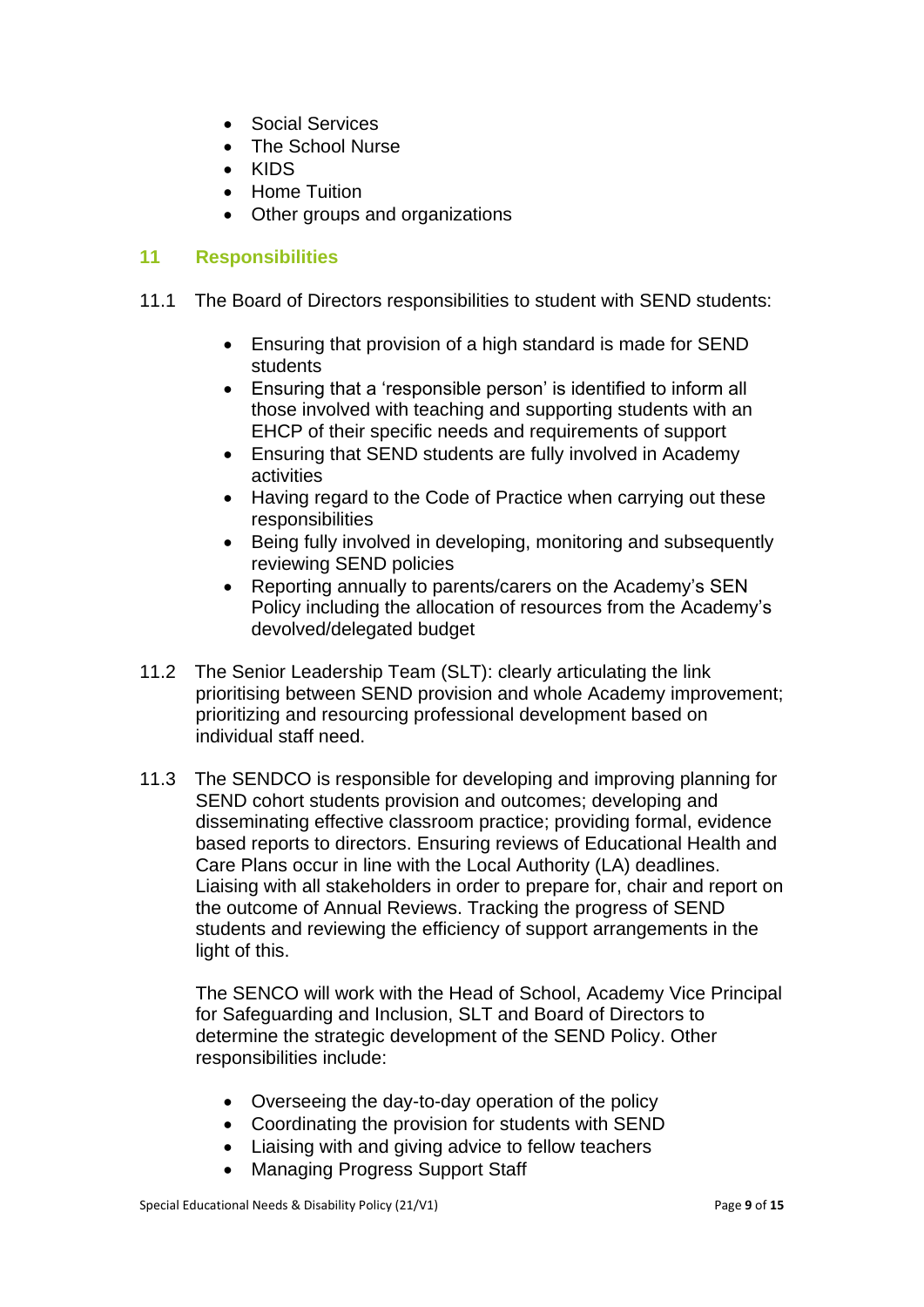- Overseeing students' records
- Liaising with the parents/carers
- Making a contribution to INSET
- Liaising with external agencies, LA support services, Health and Social Services, Careers Advisor, and other voluntary bodies
- Ensuring all staff are empowered to identify student needs and alert the SENDCO where additional support may be required
- 11.4 The Classroom Teacher: ensures that all students with SEND are clearly identified in lesson planning and that planning take account of and highlighted specific strategies and activities to meet the needs of these students. Ensure that the SEND Provision Map and student pen portrait are used to inform planning and provision. Ensure that they alert the SENDCO if the suspect a student has additional needs not already identified by the SEND Provision Map.
- 11.5 Form Tutor: acts as an advocate for the individual student; directing the student towards the advice, guidance, support, opportunities which will help to develop skills, extend knowledge, open up future options; liaising with parents/carers; central to developing PLTs/social and emotional intelligence. Ensure participation in Tutor Time work and direct the Progress Support Staff where present. Ensure that they alert the SENDCO if they suspect a student has additional needs, not already identified by the SEND Provision Map.
- 11.6 Curriculum Areas: every curriculum area has a role to play in ensuring staff can make an informed, professional contribution to the identification process; are developing quality first teaching; offer curriculum flexibility which open up options for learners. Develop differentiation and adaption within Schemes of Work in order to plan for the provision of SEND students. Develop provision for SEND students based on needs by ensuring representation and active engagement with Inclusion Meetings and strategies developed as outcomes of this group. To liaise with the SENDCO when planning activities both on and off Academy site, this may require specific or additional support for SEND students.

# **12 Monitoring and Evaluation**

- 12.1 Expectation is that all students should make at least 2 levels of progress per key stage. To ensure this progress is made the following monitoring and evaluation takes place:
	- Progress of individual students is tracked and evaluated across time and across subjects through the formal progress cycle review process and analysis of end of key stage results
	- Progress of SEND students is tracked and evaluated
	- Lesson observations of tutorial programme, subject areas and intervention groups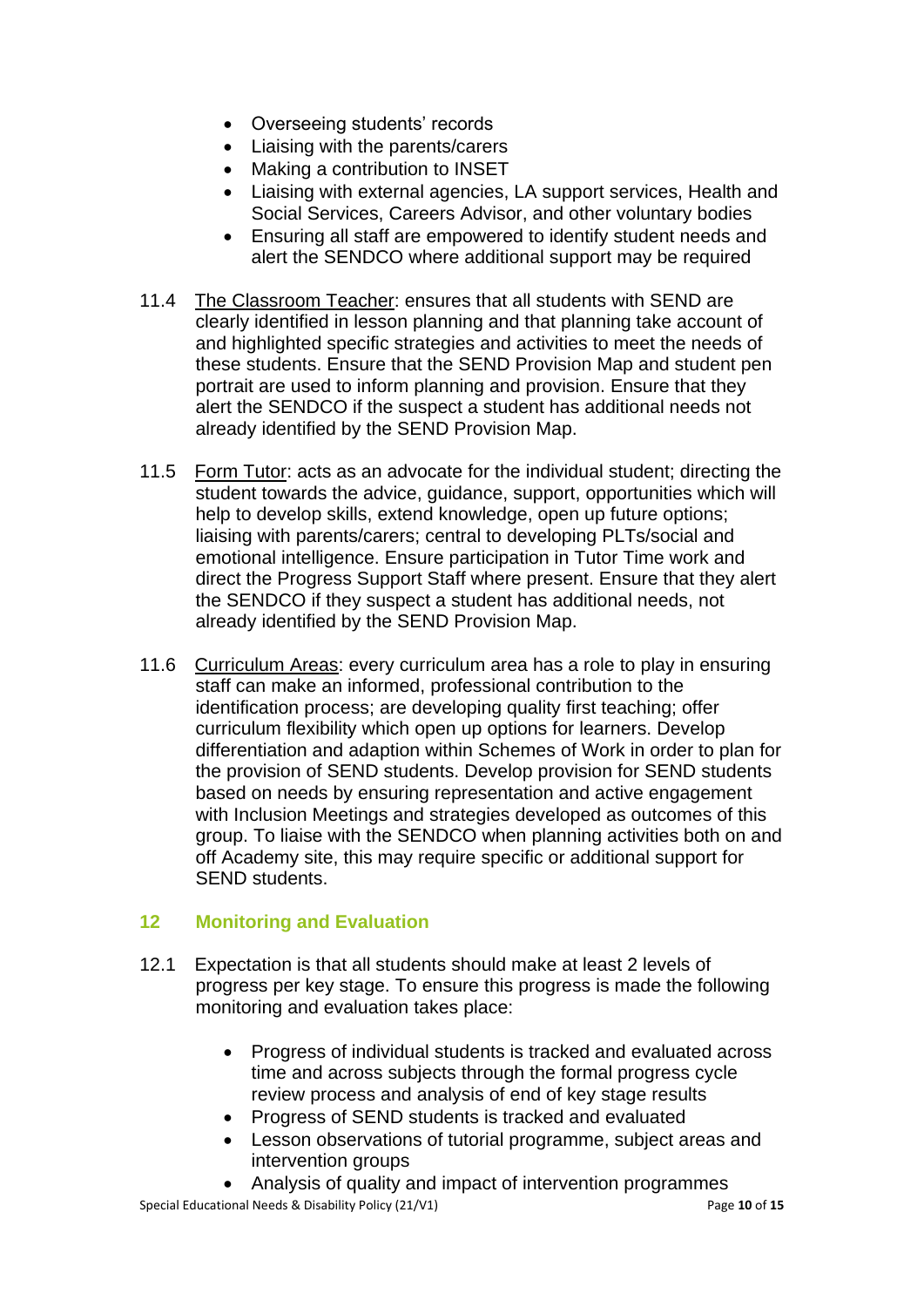Analysis of attendance and behaviour data

Monitoring and evaluation should demonstrate that intervention and support:

- Narrows the attainment gap between the student and their peers
- Prevents the attainment gap widening
- Equals or improves upon the student's progress rate of progress
- Ensures full curricular access
- Shows an improvement in self-help and social or personal skills
- Shows improvements in the student's behaviour
- Is likely to lead to Further Education, training, and/or employment

#### **13 Resources**

- 13.1 The Academy receives its funding for students with SEND from the Education Funding Agency (EFA) and Hull City Council. The funding is a mixture of funding for all students and Individual Assigned Resources for named students. Funding is comprised as follows:
	- the base budget covers teaching and curriculum expense for all students
	- part of the funding is allocated based on students on Free School Meals
	- part of the funding is allocated based on prior attainment relating to Key Stage 2 attainment data
	- specific Individual Assigned Resources allocated to students with statements (top up funding)

# **14 Request for Statutory Assessment**

- 14.1 The Academy will request a Statutory Assessment from the LA when, despite an individualised programme of sustained intervention, the child remains a significant cause for concern. A Statutory Assessment might also be requested by a parent or outside agency. The Academy will have the following information available:
	- The action followed with respect to supporting progression
	- Records and outcomes of regular reviews undertaken
	- Information on the student's health and relevant medical history
	- Current attainment levels
	- Literacy/Numeracy attainments
	- Other relevant assessments from specialists such as support teachers and educational psychologists
	- The views of parents/carers
	- Where possible, the views of the child student
	- Social Services/Educational Welfare Service reports
	- Any other involvement by professionals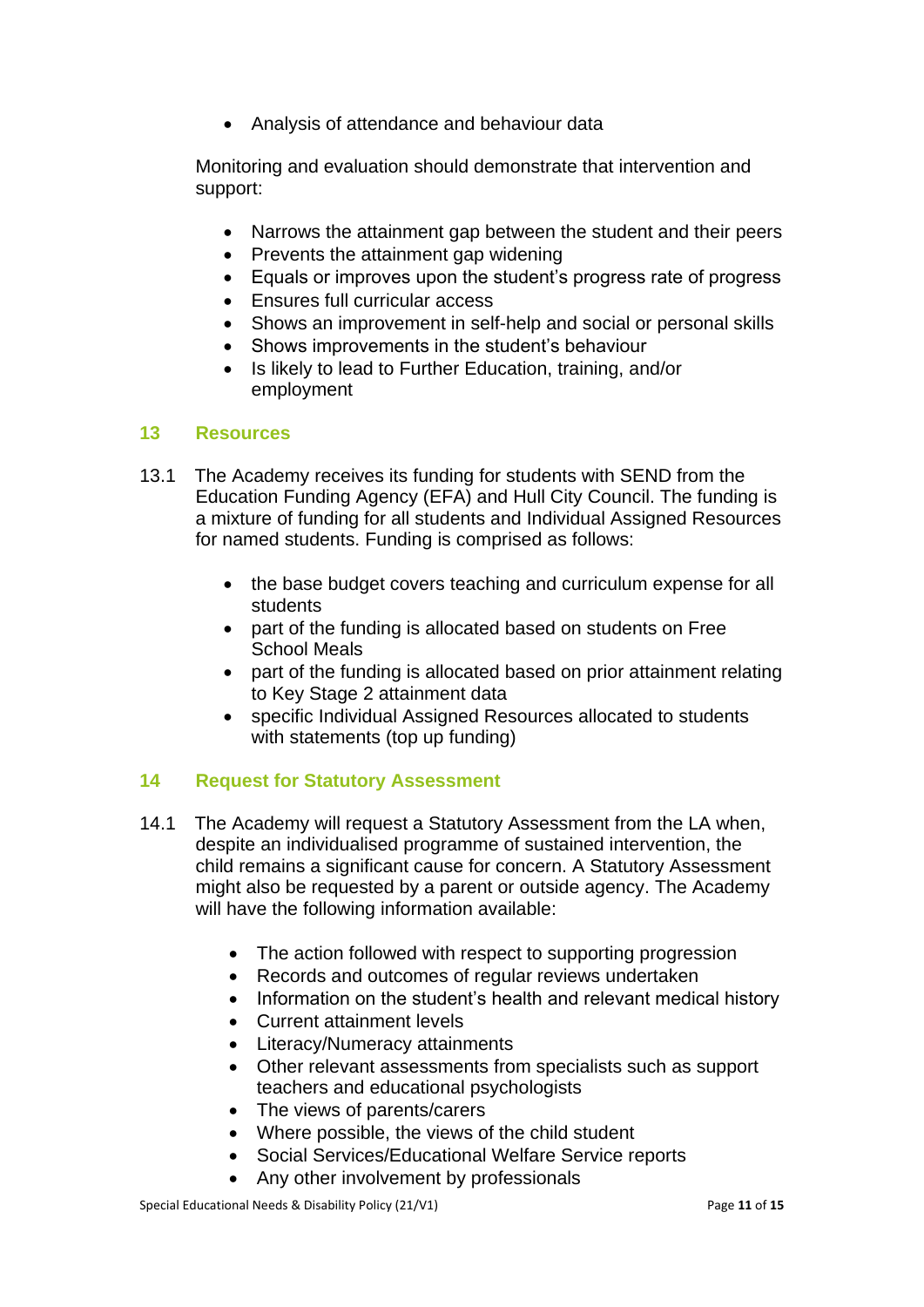#### **15 Statement of Special Educational Need**

- 15.1 Education Health and Care Plans will normally be provided where, after a Statutory Assessment, the LA considers the child requires provision beyond what the Academy can offer. However, the Academy recognises that a request for a Statutory Assessment does not inevitably lead to an Education Health and Care Plan.
- 15.2 An Education Health and Care Plan will include details of learning objectives for the child. These are used to develop targets that are:
	- Matched to the longer term objectives set in the Statement or Educational Health and Care Plan
	- Of shorter term
	- Established through parental/student consultation
	- Set out in the Education Health and Care Plan
	- Implemented in the classroom
	- Delivered by the subject teacher with appropriate additional support where specified

#### **16 Reviews of Statements or Educational Health and Care Plans**

- 16.1 Education Health and Care Plan must be reviewed annually. The LA will inform the Head of School at the beginning of each term of the students requiring reviews. The SENDCO will organise these reviews and invite:
	- the child's parents/carers
	- the child
	- $\bullet$  the relevant teacher(s)
	- the SENDCO
	- a representative of the LA
	- a representative from Health Care, if appropriate
	- a representative from Social Care, if appropriate
	- any other person the LA considers appropriate
	- the Careers Advisor in line with the Transition Protocol
	- any other person the SENDCO considers appropriate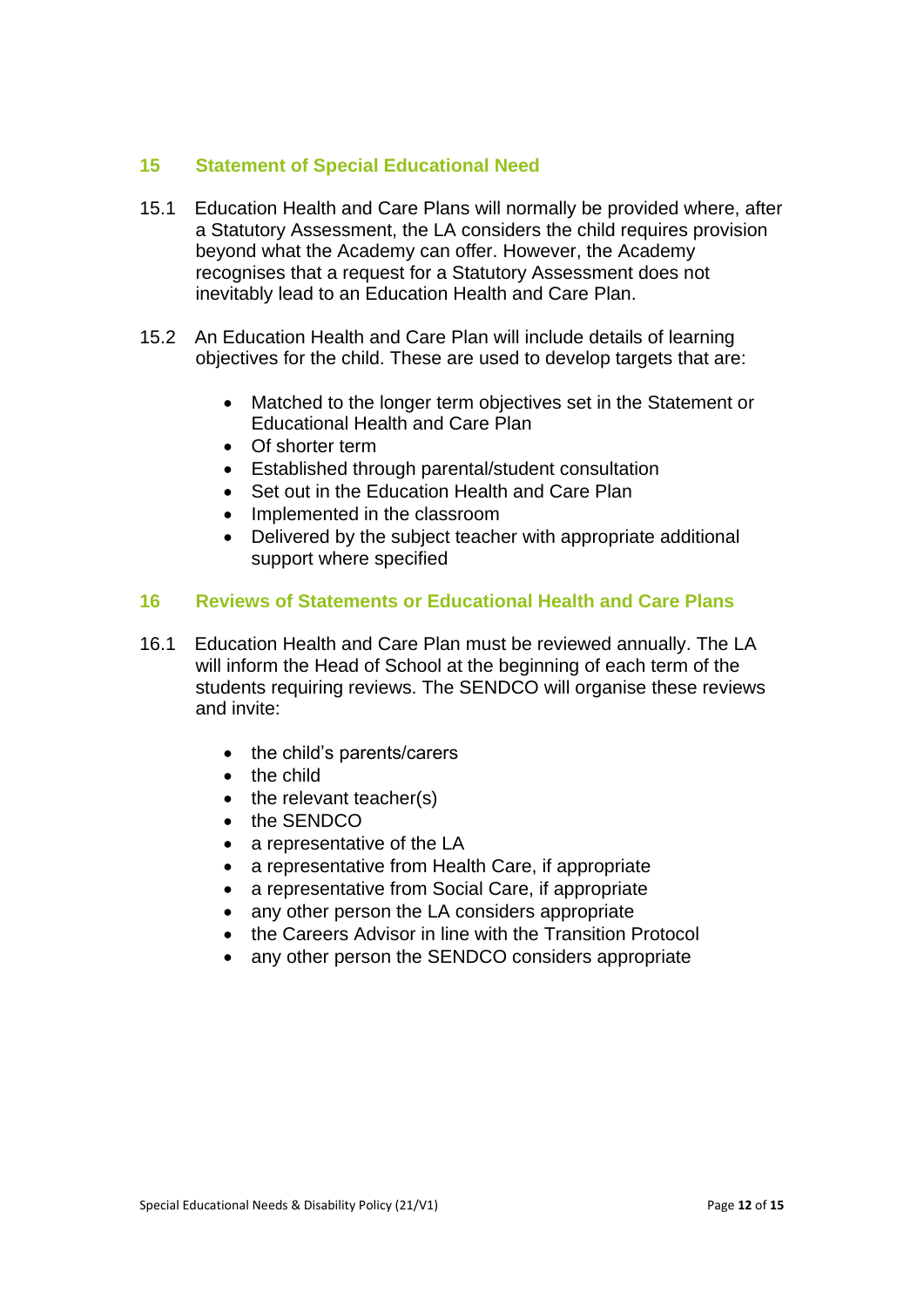- 16.2 The aim of the review will be to:
	- Assess the student's progress in relation to targets
	- Review the provision made for the students in the context of the National Curriculum and levels of attainment in basic Literacy/Numeracy and other key skills
	- Consider the appropriateness of the existing Education Health and Care Plan in relation to the student's performance during the year, and whether to cease, continue, or amend it
	- Set new targets for the coming year
- 16.3 Year 9 reviews will be significant in preparing for the student's transition to employment, Further Education, work based training, Higher Education, and adult life. Beyond Year 9 the Transition Plan will be reviewed and involve the Careers Advisor. The Academy recognises that the responsibility for such Transition Plans lies with these specialist services.
- 16.4 With due regard for the time limits set out in the Code, the SENDCO will write a report of the Education Health and Care Plan review meeting and sent it, with any supporting documentation, to the LA. The Academy recognises the responsibility of the LA in deciding whether to maintain, amend, or cease the Education Health and Care Plan.
- 16.5 The Academy recognises that where a student with a statement or Education Health and Care Plan continues to attend after compulsory education, i.e. after age 18 the LA may decide to maintain the statement/Education Health and Care Plan until age 25.

# **17 Admissions**

17.1 The Board of Directors believes that the admissions criteria should not discriminate against students with SEND and has due regard for the practice advocated in the Code of Practice, in the, 'The Children and Families Act 2014 secures the general presumption in law of mainstream education in relation to decisions about where children and young people with SEND should be educated and the Equality Act 2010 provides protection from discrimination for disable people.' (CoP 1.26)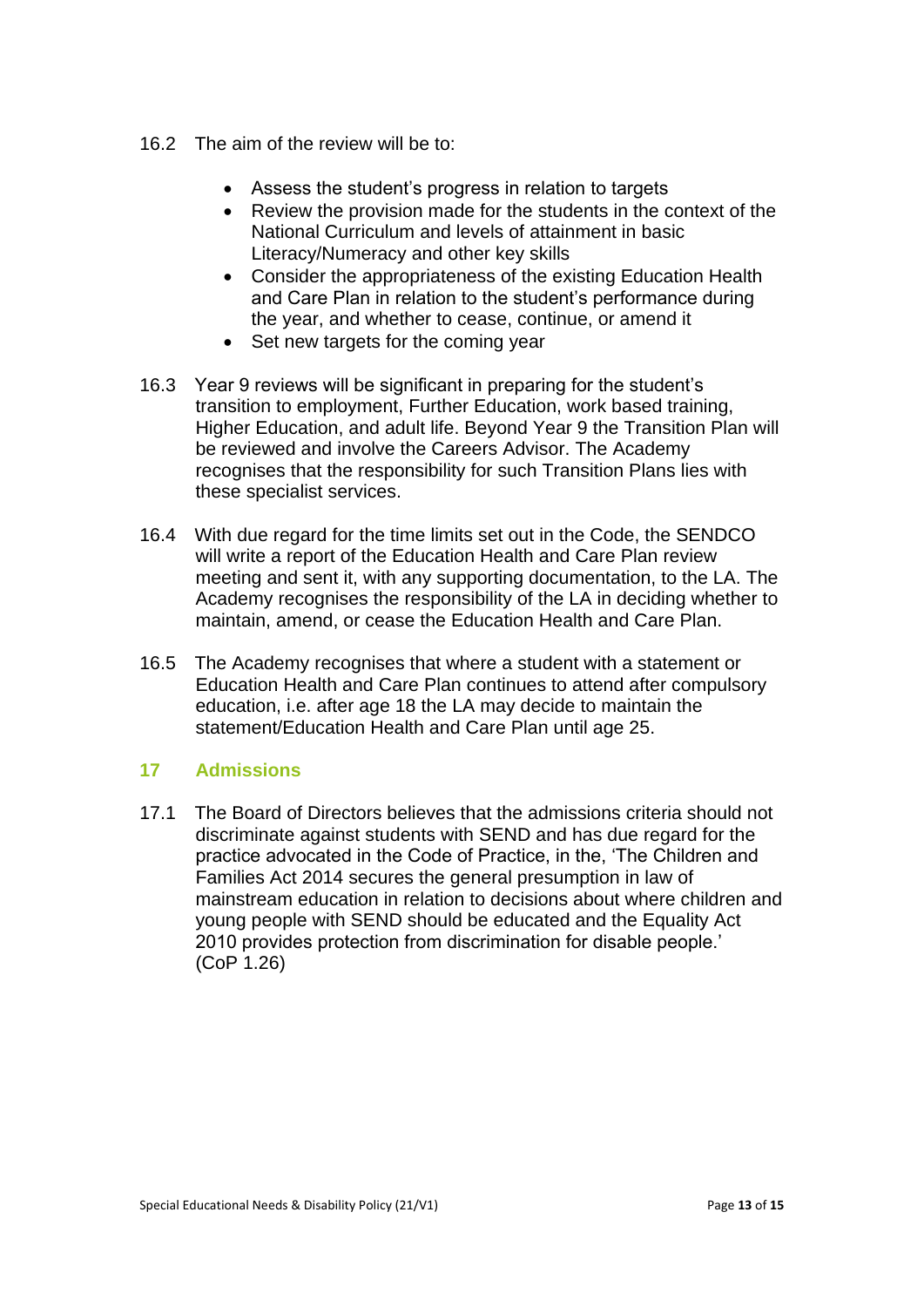- 17.2 The Academy strives to be fully inclusive school. We acknowledge the range of issues to be taken account of in the process of development. All students are welcome, including those with Special Educational Needs, in accordance with the Admissions Policy. The SEND Code of Practice states: 'The School Admissions Code of Practice required children and young people with SEND to be treated fairly. Admissions authorities:
	- must consider applications from parents/carers of children who have SEND but do not have an EHCP on the basis of the school's published admission criteria as part of normal admission procedures
	- must not refuse to admit a child who has SEND but does not have an EHCP because they do not feel able to cater for those needs
	- must not refuse to admit a child on the grounds that they do not have an EHCP (CoP1.27)
- 17.3 The Academy Admissions Policy ensures equality of opportunity for students with SEND applying for a place at the Academy at either the Year 7 transition or mid-year transfer. The Academy will take part in the Admissions Forum set up by the LA and have regard to its advice; and will participate in the coordinated admission arrangements operated by the LA and the local in-year fair access protocol (see Admissions Policy).

#### **18 Complaints**

18.1 If parents/carers believe that their child has a learning difficulty or behavioural issue at the Academy which has not yet been identified, or if they are unhappy with the provision the Academy is making for their child with SEND, they should first talk to the SENDCO. If the parents/carers think that their child should be given more support they should raise their concerns with the SENDCO. Most concerns will be resolved in this way. If parents/carers still feel dissatisfied they may choose to raise their concerns with the Academy's Director responsible for SEND.